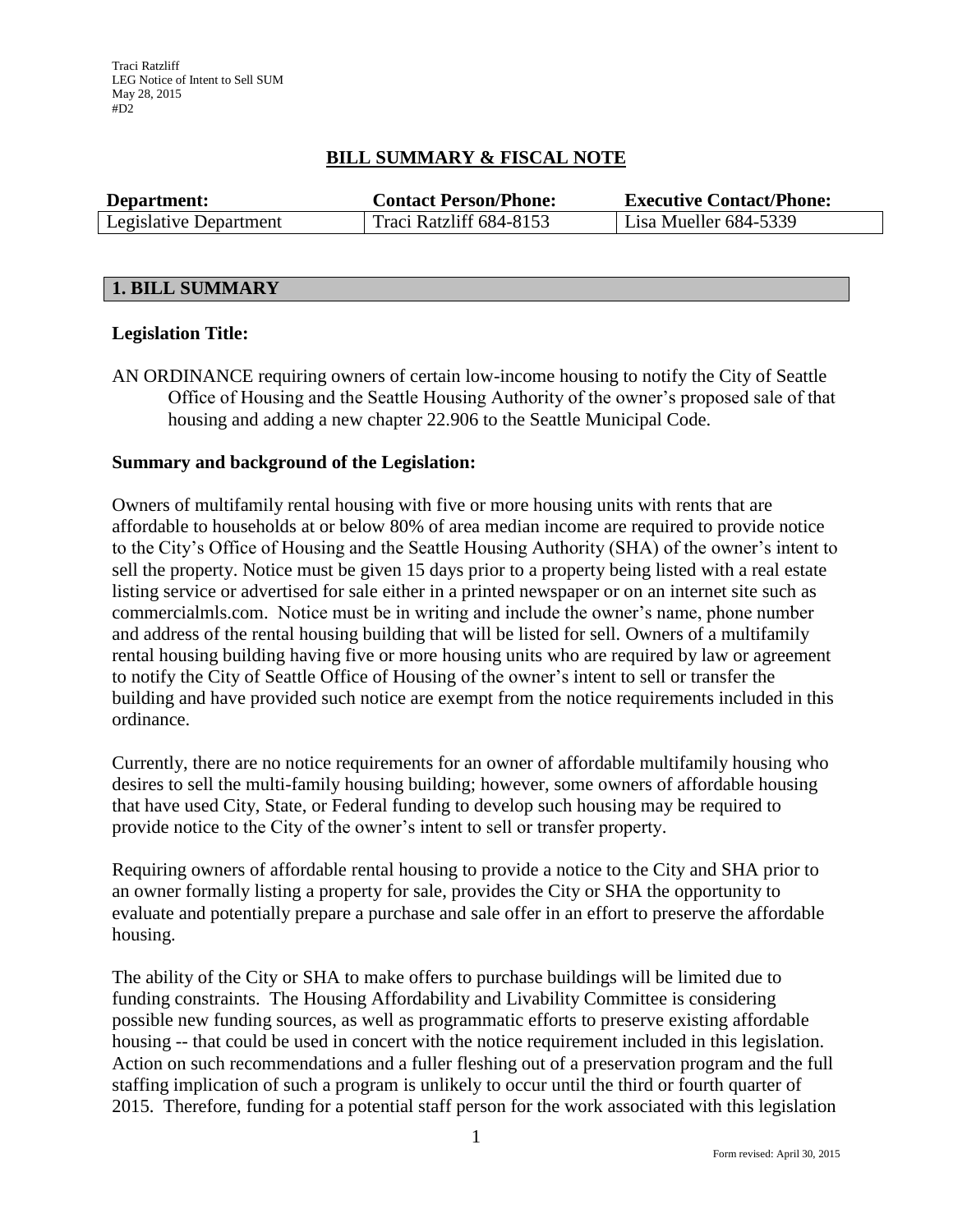Traci Ratzliff LEG Notice of Intent to Sell SUM May 28, 2015 #D2

is included for 2016 and is a preliminary figure.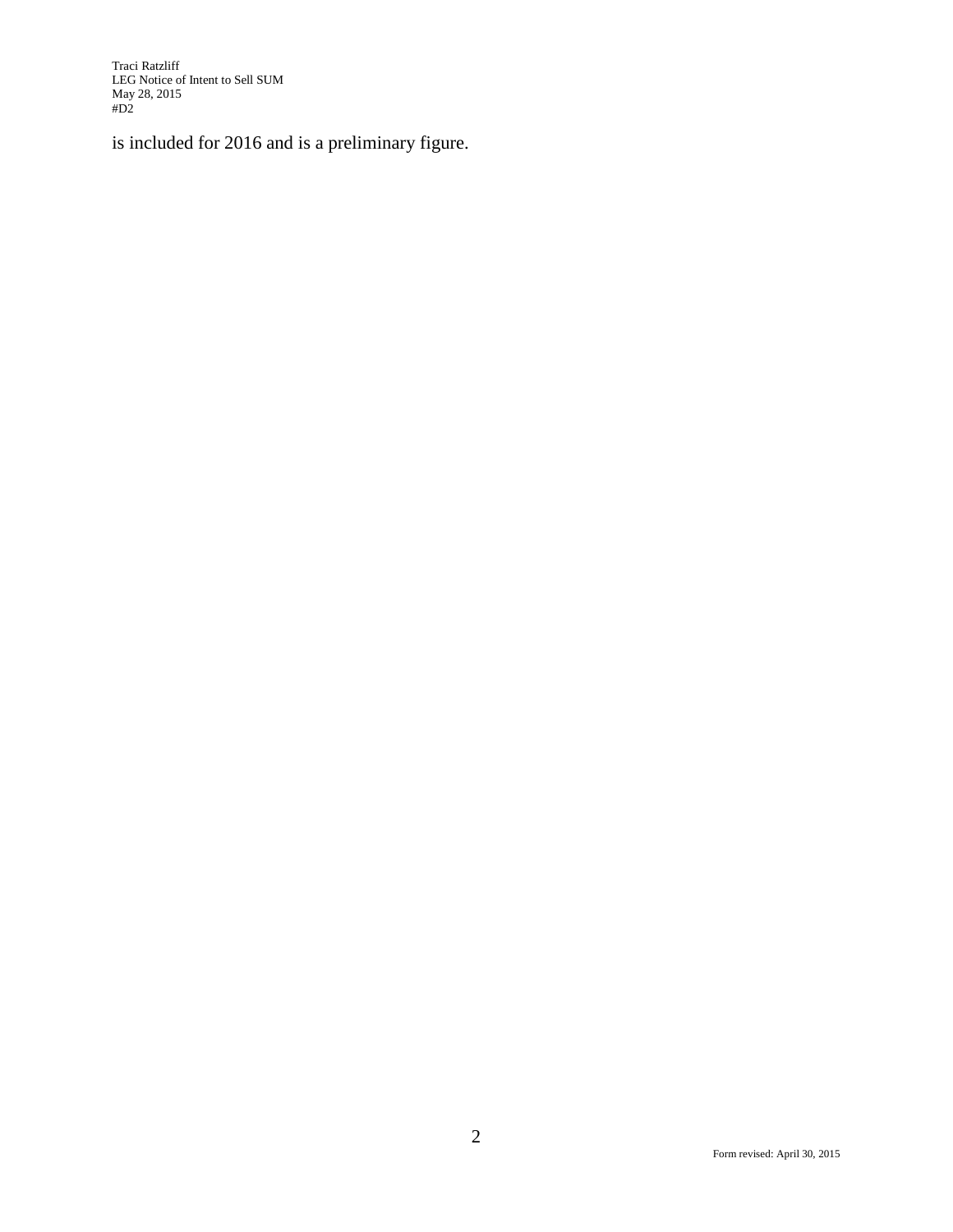## **2. CAPITAL IMPROVEMENT PROGRAM**

### **\_\_\_\_ This legislation creates, funds, or amends a CIP Project.**

(If box is checked, please attach a new (if creating a project) or marked-up (if amending) CIP Page to the Council Bill. Please include the spending plan as part of the attached CIP Page.)

|  | <b>Project Name:</b> Project I.D.: Project Location: Start Date: | <b>End Date:</b> | <b>Total Cost:</b> |  |
|--|------------------------------------------------------------------|------------------|--------------------|--|
|  |                                                                  |                  |                    |  |

## **3. SUMMARY OF FINANCIAL IMPLICATIONS**

Please check one:

**\_x\_\_\_ This legislation has direct financial implications***.* (If the legislation has direct fiscal impacts (appropriations, revenue, positions), fill out the relevant sections below. If the financial implications are indirect or longer-term, describe them in narrative in the "Other Implications" section.)

#### **\_\_\_\_ This legislation does not have direct financial implications.**

(Please skip to "Other Implications" section at the end of the document and answer questions a-i.)

| Budget program(s) affected:         |                         |                                |                               |      |  |
|-------------------------------------|-------------------------|--------------------------------|-------------------------------|------|--|
|                                     |                         | <b>General Fund \$</b>         | Other \$                      |      |  |
| <b>Estimated \$ Appropriation</b>   | 2015                    | 2016                           | 2015                          | 2016 |  |
| change:                             |                         | \$51,120                       |                               |      |  |
|                                     |                         | <b>Revenue to General Fund</b> | <b>Revenue to Other Funds</b> |      |  |
| <b>Estimated \$ Revenue change:</b> | 2015                    | 2016<br>2015                   |                               | 2016 |  |
|                                     | <b>No. of Positions</b> |                                | <b>Total FTE Change</b>       |      |  |
| <b>Positions affected:</b>          | 2015                    | 2016                           | 2015                          | 2016 |  |
|                                     |                         | .5                             |                               |      |  |
| Other departments affected:         |                         |                                |                               |      |  |

#### **3.a. Appropriations**

### **\_\_\_\_ This legislation adds, changes, or deletes appropriations.**

(If this box is checked, please complete this section. If this box is not checked, please proceed to Revenues)

| <b>Fund Name and</b><br>number | Dept | <b>Budget Control</b><br>Level Name/#* | 2015<br>Appropriation<br><b>Change</b> | 2016 Estimated<br>Appropriation<br><b>Change</b> |
|--------------------------------|------|----------------------------------------|----------------------------------------|--------------------------------------------------|
|                                |      |                                        |                                        |                                                  |
| <b>TOTAL</b>                   |      |                                        |                                        |                                                  |

**\****See budget book to obtain the appropriate Budget Control Level for your department.*

(This table should reflect appropriations that are a direct result of this legislation. In the event that the project/programs associated with this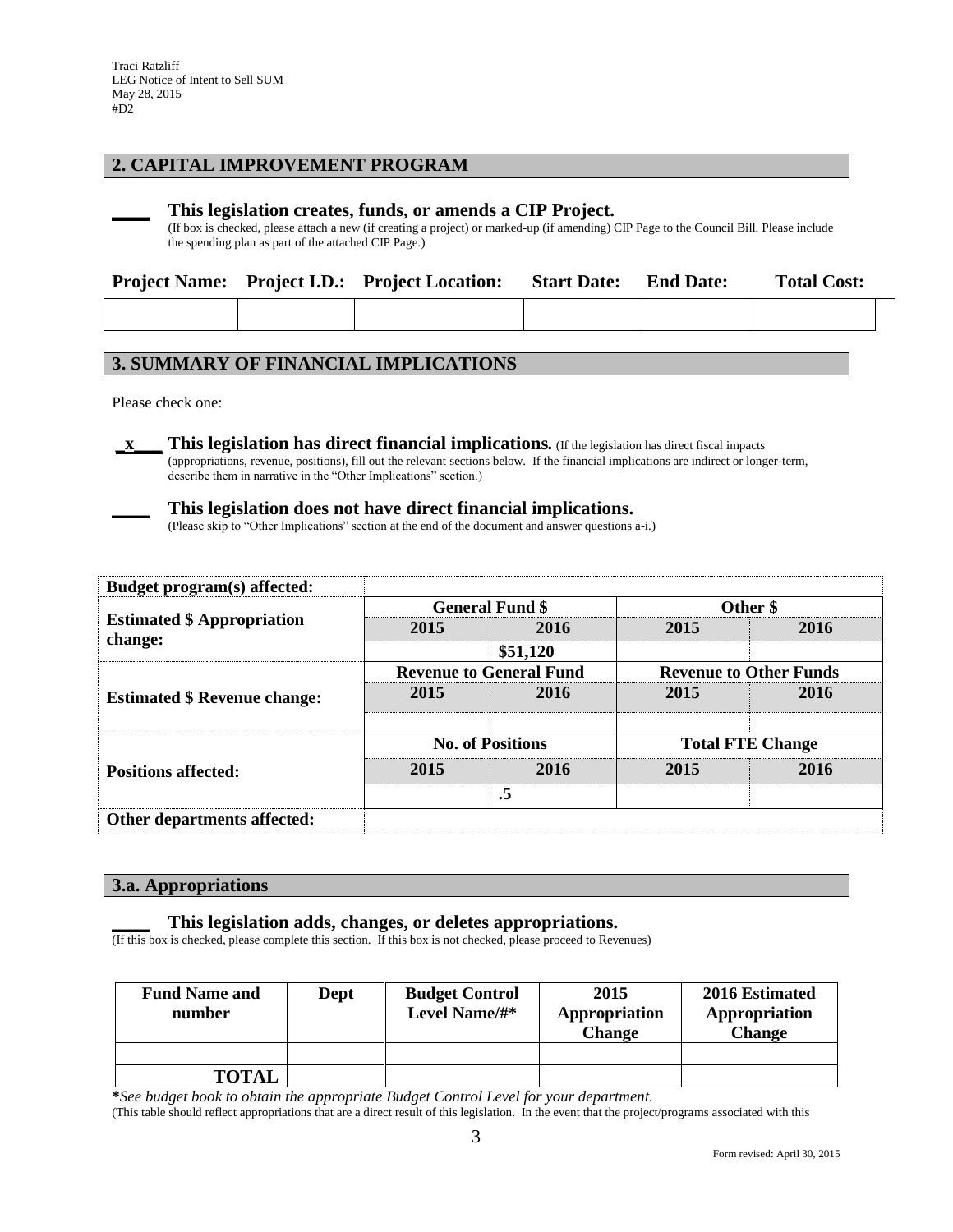Traci Ratzliff LEG Notice of Intent to Sell SUM May 28, 2015 #D2

ordinance had, or will have, appropriations in other legislation please provide details in the Appropriation Notes section below. If the appropriation is not complete supported by revenue/reimbursements listed below, please identify the funding source (e.g. available fund balance) to cover this appropriation in the notes section. Also indicate if the legislation changes appropriations one-time, ongoing, or both.)

### Appropriations Notes:

#### **3.b. Revenues/Reimbursements**

### **\_\_\_\_ This legislation adds, changes, or deletes revenues or reimbursements.**

(If this box is checked, please complete this section. If this box is not checked, please proceed to Positions)

## **Anticipated Revenue/Reimbursement Resulting from this Legislation:**

| <b>Fund Name and</b><br><b>Number</b> | Dept | <b>Revenue Source</b> | 2015<br>Revenue | 2016 Estimated<br>Revenue |
|---------------------------------------|------|-----------------------|-----------------|---------------------------|
|                                       |      |                       |                 |                           |
| <b>TOTAL</b>                          |      |                       |                 |                           |

(This table should reflect revenues/reimbursements that are a direct result of this legislation. In the event that the issues/projects associated with this ordinance/resolution have revenues or reimbursements that were, or will be, received because of previous or future legislation or budget actions, please provide details in the Notes section below. Do the revenue sources have match requirements? If so, what are they?)

### Revenue/Reimbursement Notes:

### **3.c. Positions**

#### **\_\_\_\_ This legislation adds, changes, or deletes positions.**

(If this box is checked, please complete this section. If this box is not checked, please proceed to Other Implications)

## **Total Regular Positions Created, Modified, or Abrogated through this Legislation, Including FTE Impact:**

| Position # for<br><b>Existing</b><br><b>Positions</b> | <b>Position Title &amp;</b><br>Department* | Fund<br>Name $\&$ # | Program<br>& BCL | PT/FT | 2015<br><b>Positions</b> | 2015<br><b>FTE</b> | Does it sunset?<br>(If yes, explain below<br>in Position Notes) |
|-------------------------------------------------------|--------------------------------------------|---------------------|------------------|-------|--------------------------|--------------------|-----------------------------------------------------------------|
|                                                       |                                            |                     |                  |       |                          |                    |                                                                 |
|                                                       |                                            |                     |                  |       |                          |                    |                                                                 |
|                                                       |                                            |                     |                  |       |                          |                    |                                                                 |
| <b>TOTAL</b>                                          |                                            |                     |                  |       |                          |                    |                                                                 |

*\* List each position separately*

(This table should only reflect the actual number of positions created by this legislation In the event that positions have been, or will be, created as a result of previous or future legislation or budget actions, please provide details in the Notes section below.)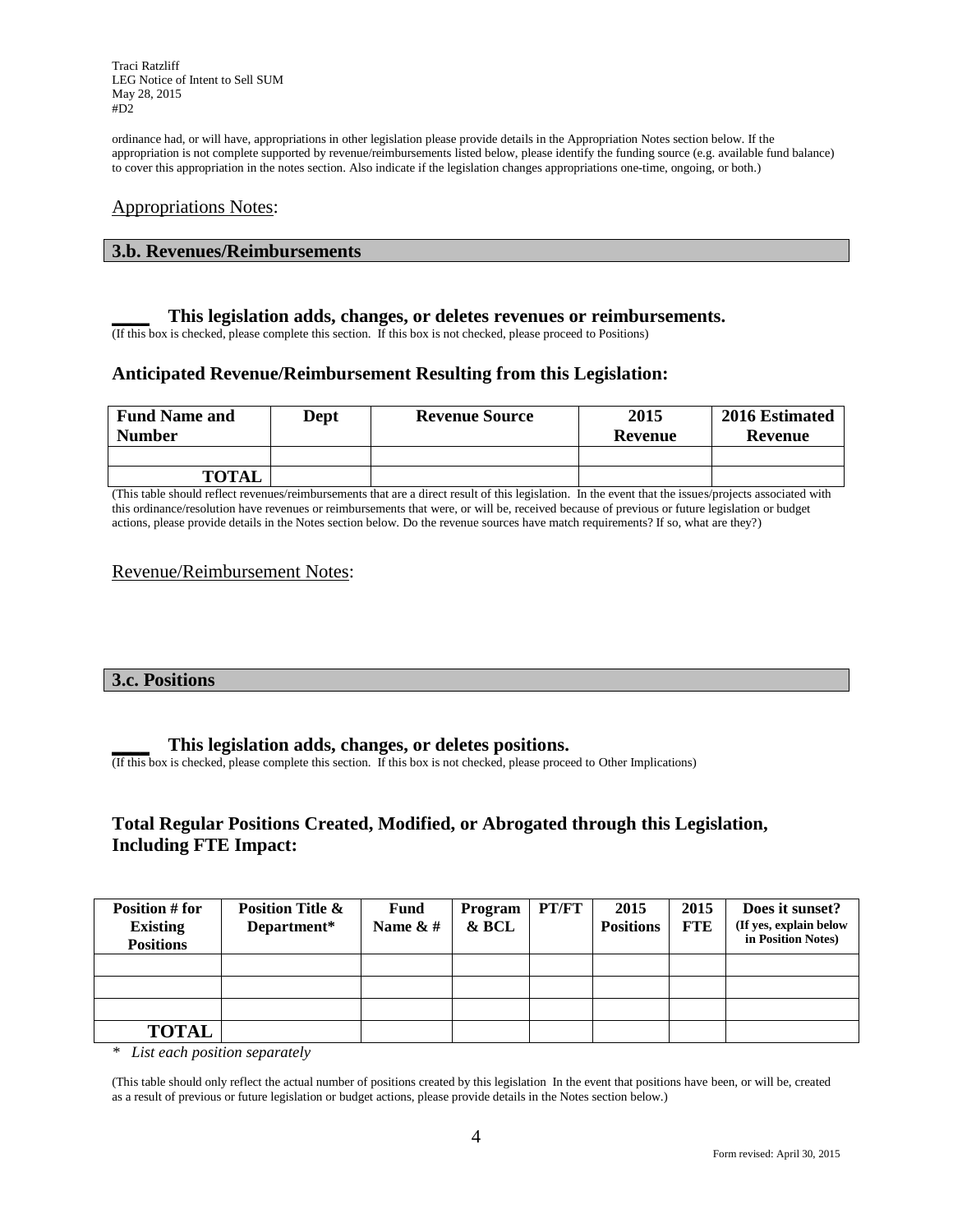### Position Notes:

### **4. OTHER IMPLICATIONS**

- **a) Does the legislation have indirect or long-term financial impacts to the City of Seattle that are not reflected in the above?** City could have more opportunities to purchase affordable housing projects but there limited financial resources available to do so.
- **b) Is there financial cost or other impacts of not implementing the legislation?** (Estimate the costs to the City of not implementing the legislation, including estimated costs to maintain or expand an existing facility or the cost avoidance due to replacement of an existing facility, potential conflicts with regulatory requirements, or other potential costs or consequences.) N/A
- **c) Does this legislation affect any departments besides the originating department?**  (If so, please list the affected department(s), the nature of the impact (financial, operational, etc), and indicate which staff members in the other department(s) are aware of the proposed legislation.)
- **d) Is a public hearing required for this legislation? N/A** (If yes, what public hearing(s) have been held to date, and/or what public hearing(s) are planned for the future?)
- **e) Is publication of notice with** *The Daily Journal of Commerce* **and/or** *The Seattle Times* **required for this legislation?** N/A

(For example, legislation related to sale of surplus property, condemnation, or certain capital projects with private partners may require publication of notice. If you aren't sure, please check with your lawyer. If publication of notice is required, describe any steps taken to comply with that requirement.)

**f) Does this legislation affect a piece of property?** N/A

(If yes, and if a map or other visual representation of the property is not already included as an exhibit or attachment to the legislation itself, then you must include a map and/or other visual representation of the property and its location as an attachment to the fiscal note. Place a note on the map attached to the fiscal note that indicates the map is intended for illustrative or informational purposes only and is not intended to modify anything in the legislation.)

**g) Please describe any perceived implication for the principles of the Race and Social Justice Initiative. Does this legislation impact vulnerable or historically disadvantaged communities?**

Only to the extent that vulnerable or historically disadvantaged individuals reside in affordable housing projects owned by private owners that could be preserved as a result of this notice requirement and the City's or SHA's ability to facilitate purchase of the buildings. It is unknown the income level or ethnicity/race of those living in these private market projects.

**h) If this legislation includes a new initiative or a major programmatic expansion: What are the long-term and measurable goals of the program? Please describe how this legislation would help achieve the program's desired goals.** Possible outcomes would include: # of housing projects with units at or below 80% of Area Median Income (AMI) purchased via this notice requirement; # of housing units affordable at or below 80% of AMI purchased and preserved via this notice requirement. All of this is contingent on availability of funding to facilitate purchases.